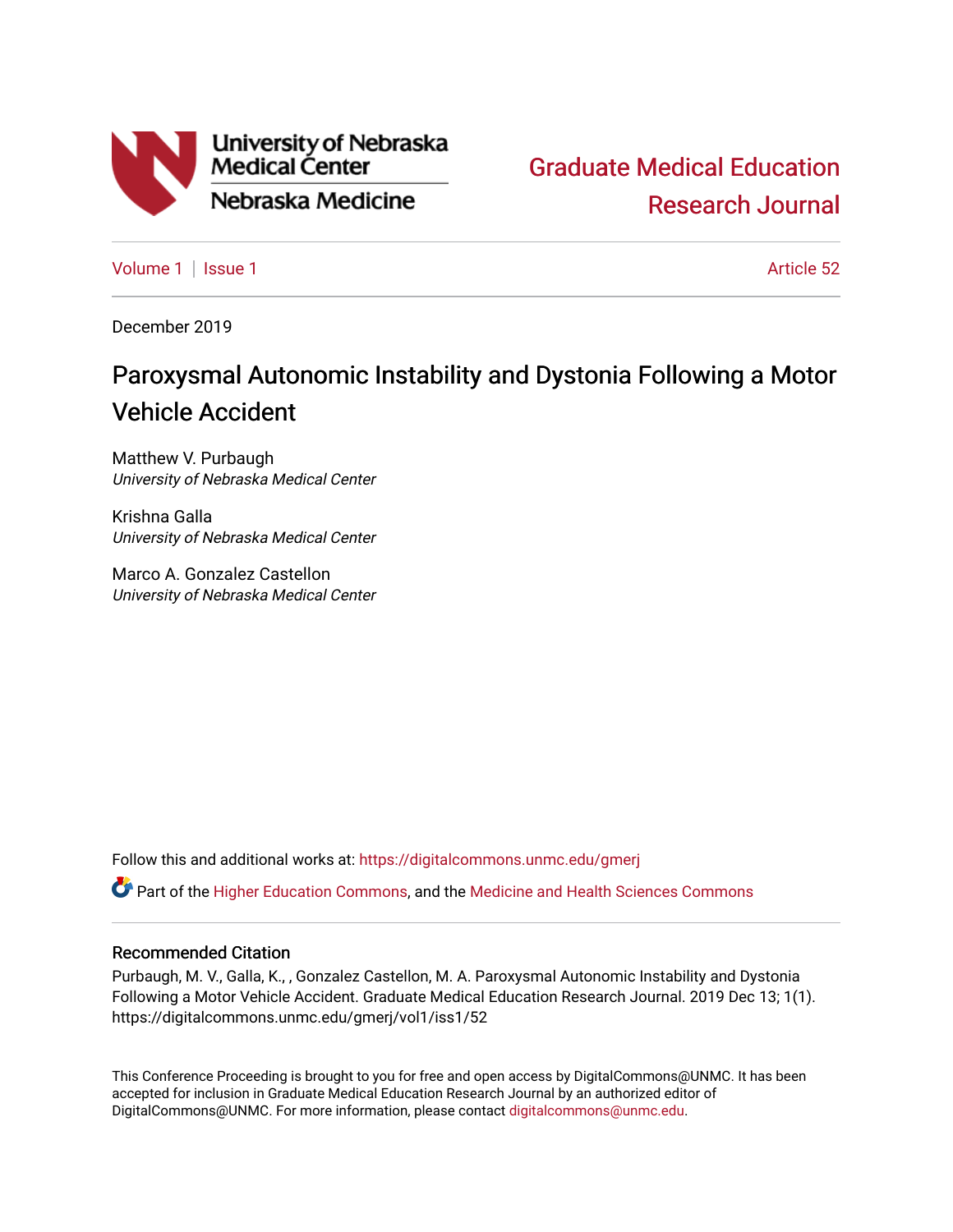# Paroxysmal Autonomic Instability and Dystonia Following a Motor Vehicle Accident

## Creative Commons License



This work is licensed under a [Creative Commons Attribution-Noncommercial-No Derivative Works 4.0](http://creativecommons.org/licenses/by-nc-nd/4.0/) [License](http://creativecommons.org/licenses/by-nc-nd/4.0/).